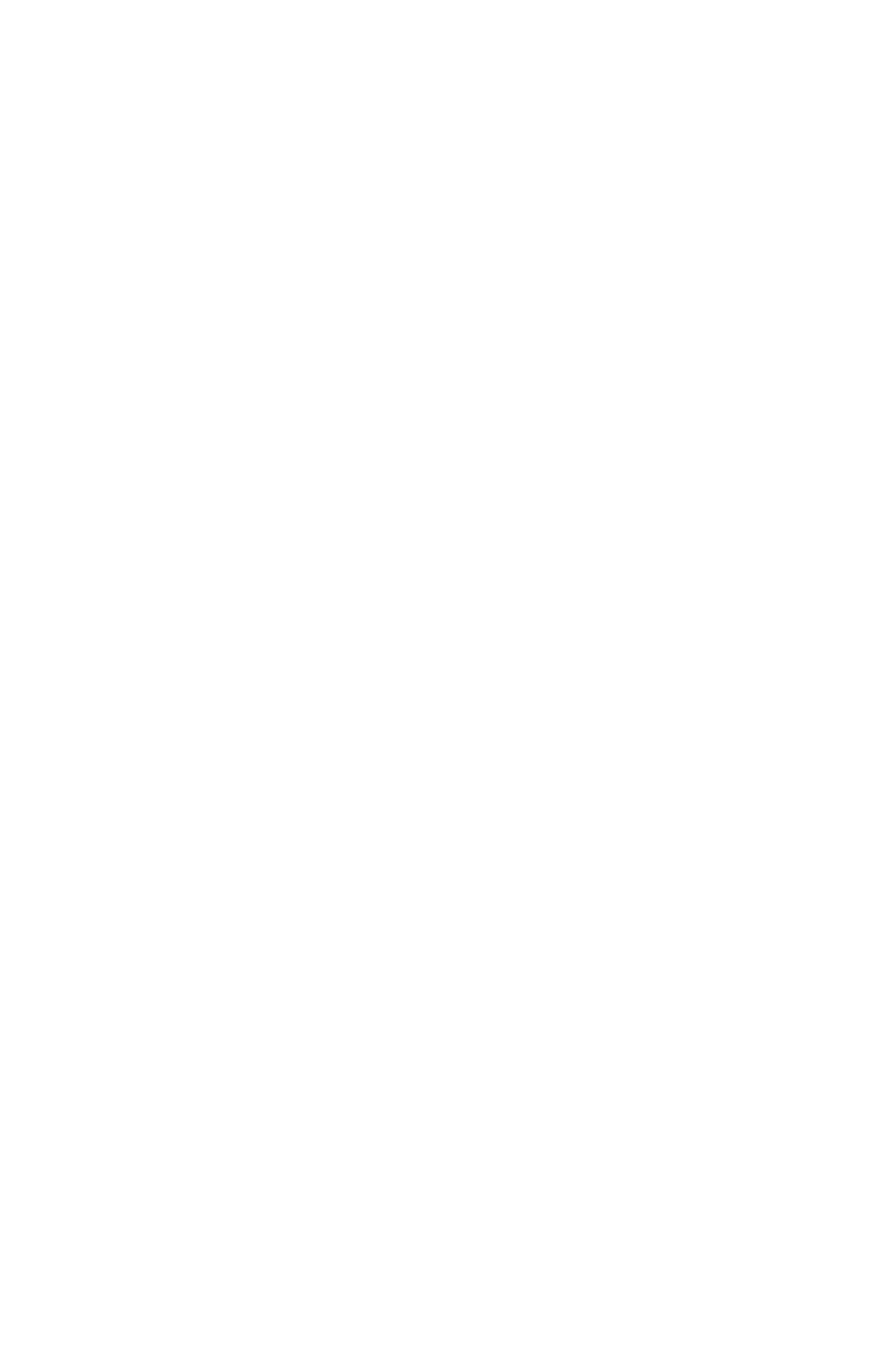Weidong Huang Editor

# Handbook of Human Centric Visualization

Foreword by Peter Eades

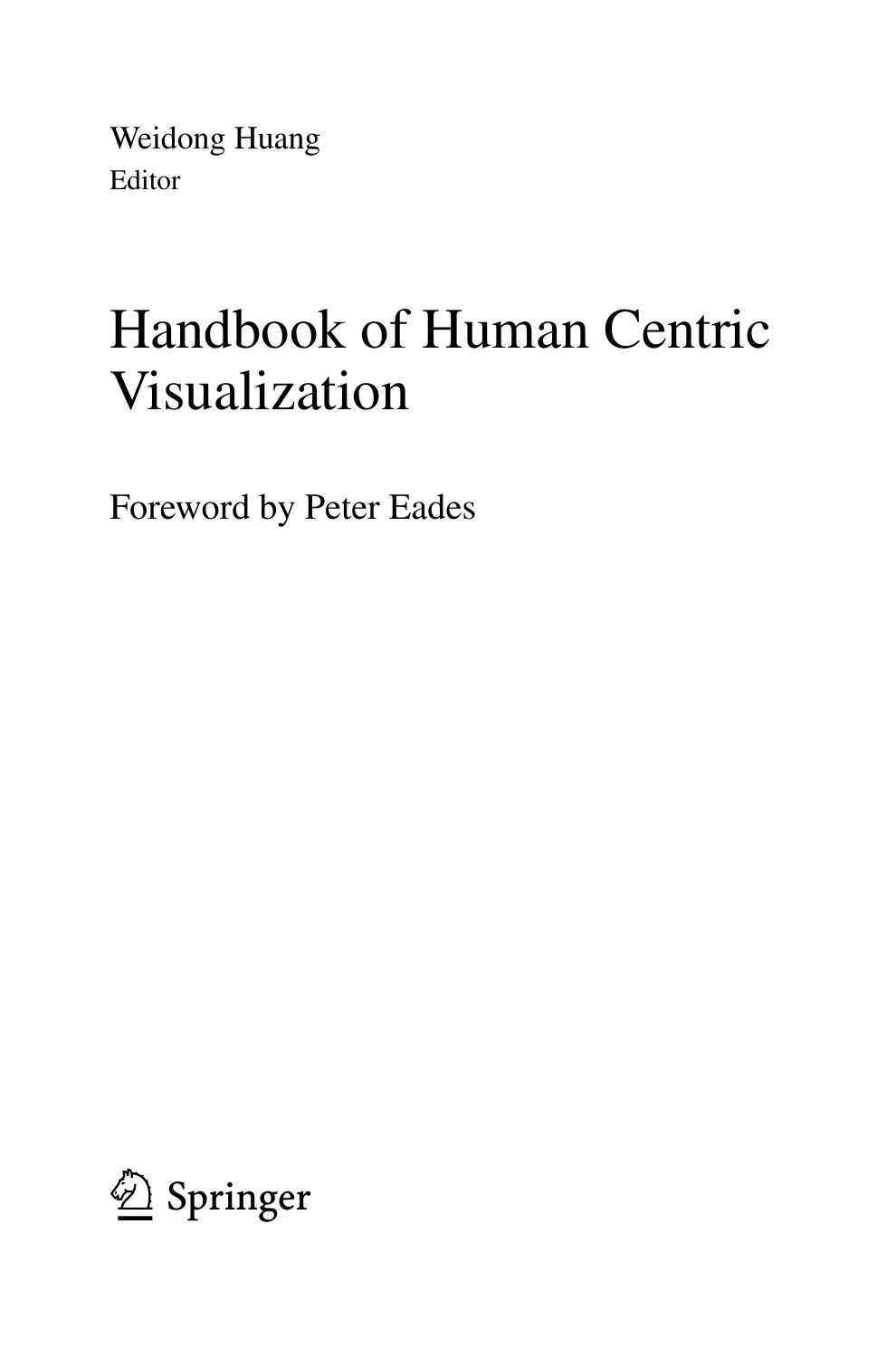*Editor* Weidong Huang CSIRO ICT Centre Marsfield, NSW, Australia

ISBN 978-1-4614-7484-5 ISBN 978-1-4614-7485-2 (eBook) DOI 10.1007/978-1-4614-7485-2 Springer New York Heidelberg Dordrecht London

Library of Congress Control Number: 2013943009

#### © Springer Science+Business Media New York 2014

This work is subject to copyright. All rights are reserved by the Publisher, whether the whole or part of the material is concerned, specifically the rights of translation, reprinting, reuse of illustrations, recitation, broadcasting, reproduction on microfilms or in any other physical way, and transmission or information storage and retrieval, electronic adaptation, computer software, or by similar or dissimilar methodology now known or hereafter developed. Exempted from this legal reservation are brief excerpts in connection with reviews or scholarly analysis or material supplied specifically for the purpose of being entered and executed on a computer system, for exclusive use by the purchaser of the work. Duplication of this publication or parts thereof is permitted only under the provisions of the Copyright Law of the Publisher's location, in its current version, and permission for use must always be obtained from Springer. Permissions for use may be obtained through RightsLink at the Copyright Clearance Center. Violations are liable to prosecution under the respective Copyright Law.

The use of general descriptive names, registered names, trademarks, service marks, etc. in this publication does not imply, even in the absence of a specific statement, that such names are exempt from the relevant protective laws and regulations and therefore free for general use.

While the advice and information in this book are believed to be true and accurate at the date of publication, neither the authors nor the editors nor the publisher can accept any legal responsibility for any errors or omissions that may be made. The publisher makes no warranty, express or implied, with respect to the material contained herein.

Printed on acid-free paper

Springer is part of Springer Science+Business Media [\(www.springer.com\)](www.springer.com)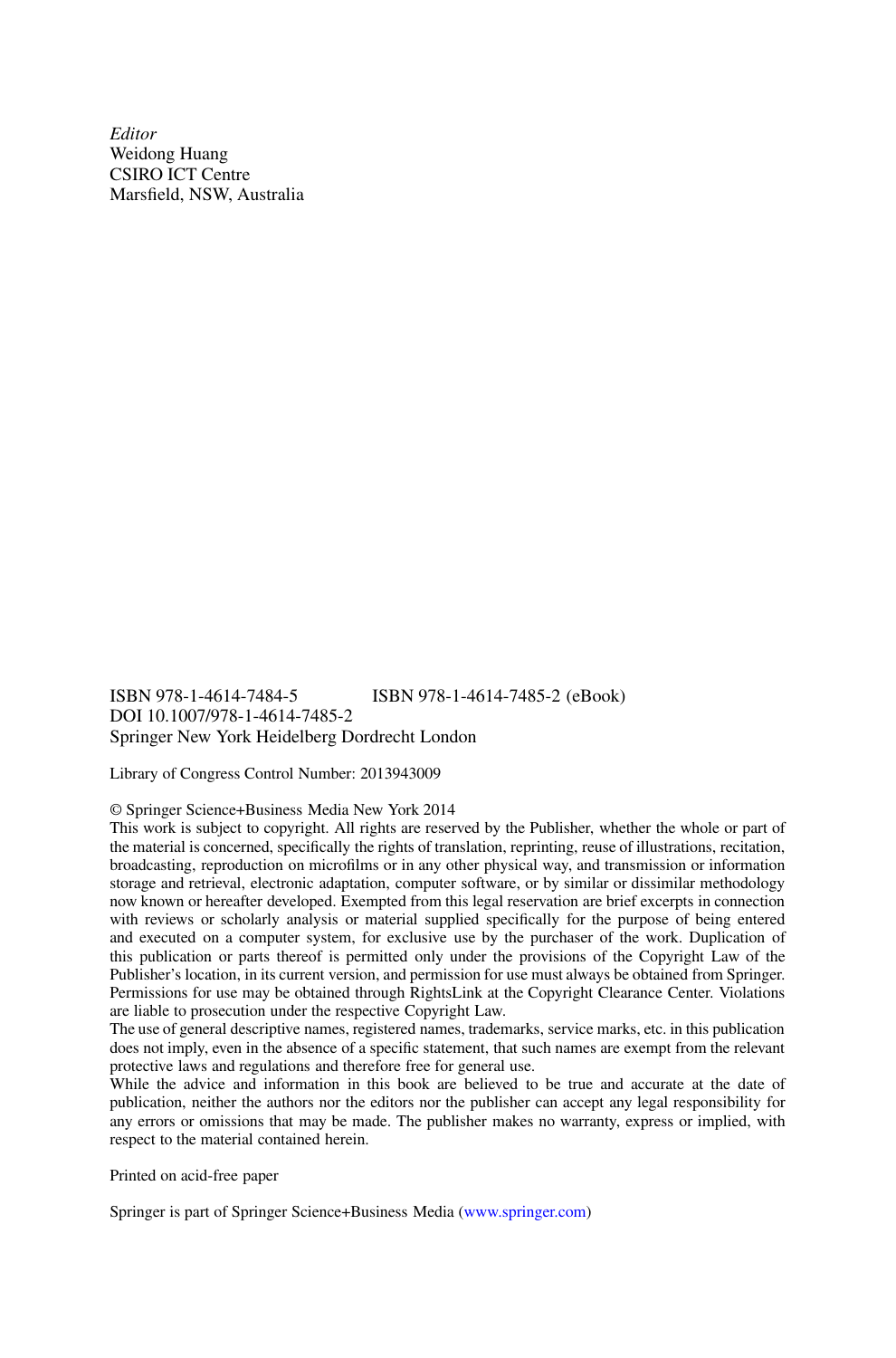#### **Foreword**

Visualization research promises to help humans to explore and comprehend information, thus making vast stores of data useful to humankind.

Much of this visualization research follows a simple pattern: (1) "here is an important data set," (2) "here is a picture of this data set," (3) "wow, the picture looks cool!"

Huang's book does contain some of the world's coolest pictures of data. But the book goes further: it considers the much deeper questions of *how* humans read visualizations, and *why* we use visualization. The very nature of visualization is examined. Visualization is not just a technology; it is a human communication mechanism.

In particular, the question of what kind of scientific methodology should be used to evaluate visualizations is considered in detail.

Such topics are beyond the gamut of Computer Science, and can only be answered by a multidisciplinary approach. The book has chapters written by researchers in a variety of disciplines, from psychology to business, from philosophy to engineering.

The book is revolutionary in its scale and breadth.

Peter Eades September 3, 2012.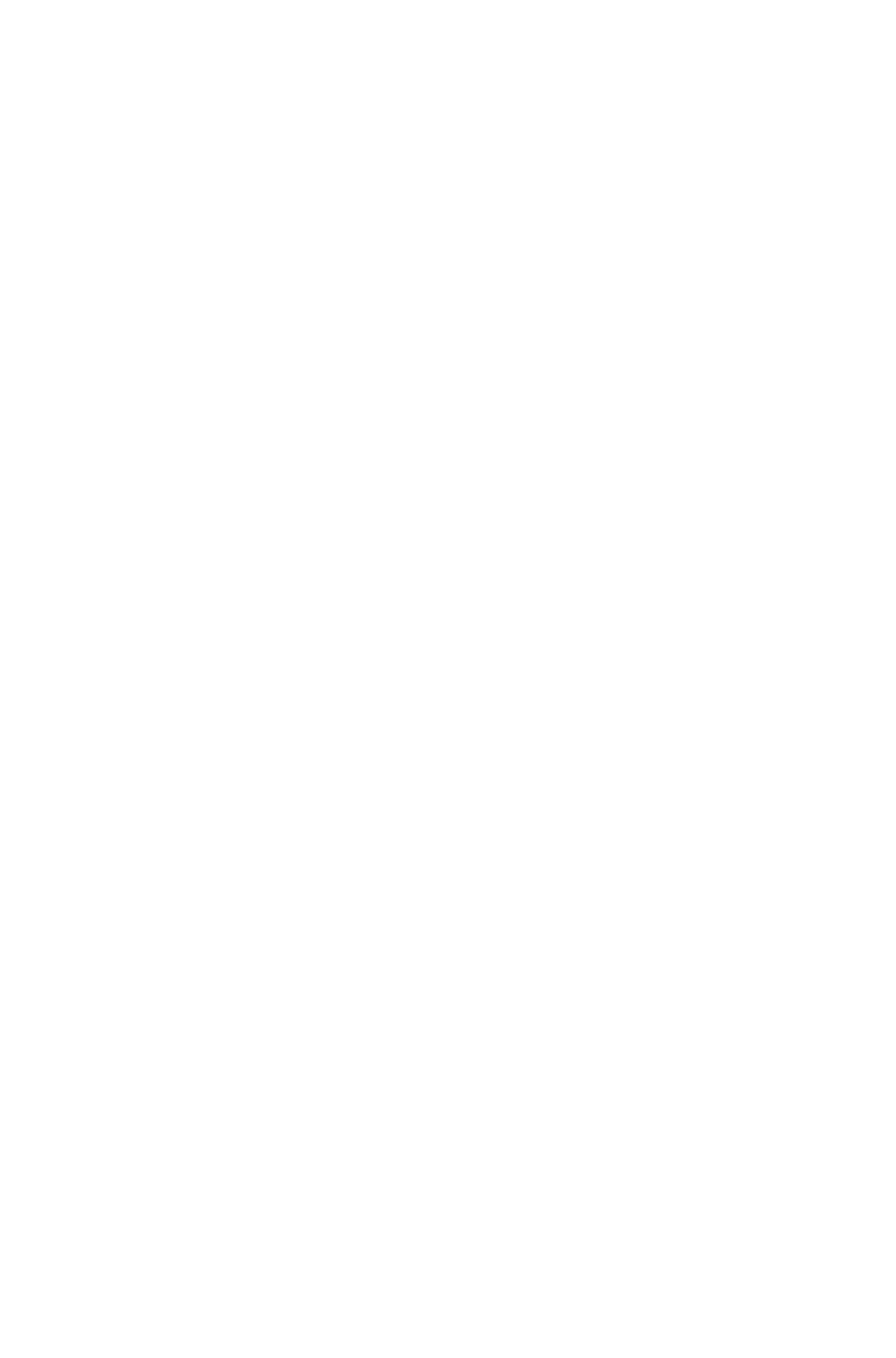#### **Preface**

We visualize data for human appreciation and understanding. In other words, all visualizations are meant to be human centric. However, human centric visualizations do not come automatically.

To ensure that a visualization is human centric, we need proper theories and principles to guide the process of the visualization design. Once the visualization is produced, we need methods and measures to verify whether the design objectives are indeed achieved. Rapid advances in display technology and computer power have enabled researchers and practitioners to produce visually appealing pictures. However, the effectiveness of those pictures in conveying the embedded information to end users has been relatively less explored.

*Handbook of Human Centric Visualization* aims to contribute to the human side of the visualization research. It addresses issues related to design, evaluation, and application of visualizations. Topics include visualization theories, design principles, evaluation methods and metrics, human factors, interaction methods, and case studies. This cutting-edge book is an edited volume whose contributors include well-established researchers worldwide, from diverse disciplines including psychology, education, visualization, and human-computer interaction.

This book consists of twenty-nine chapters, which are grouped into the following seven parts:

- I. Visual Communication
- II. Theory and Science
- III. Principles, Guidelines, and Recommendations
- IV. Methods
- V. Perception and Cognition
- VI. Dynamic Visualization

VII. Interaction

The main features of this book can be summarized as follows:

- 1. Provides a comprehensive overview of human centric visualization
- 2. Represents latest developments and current trends in the field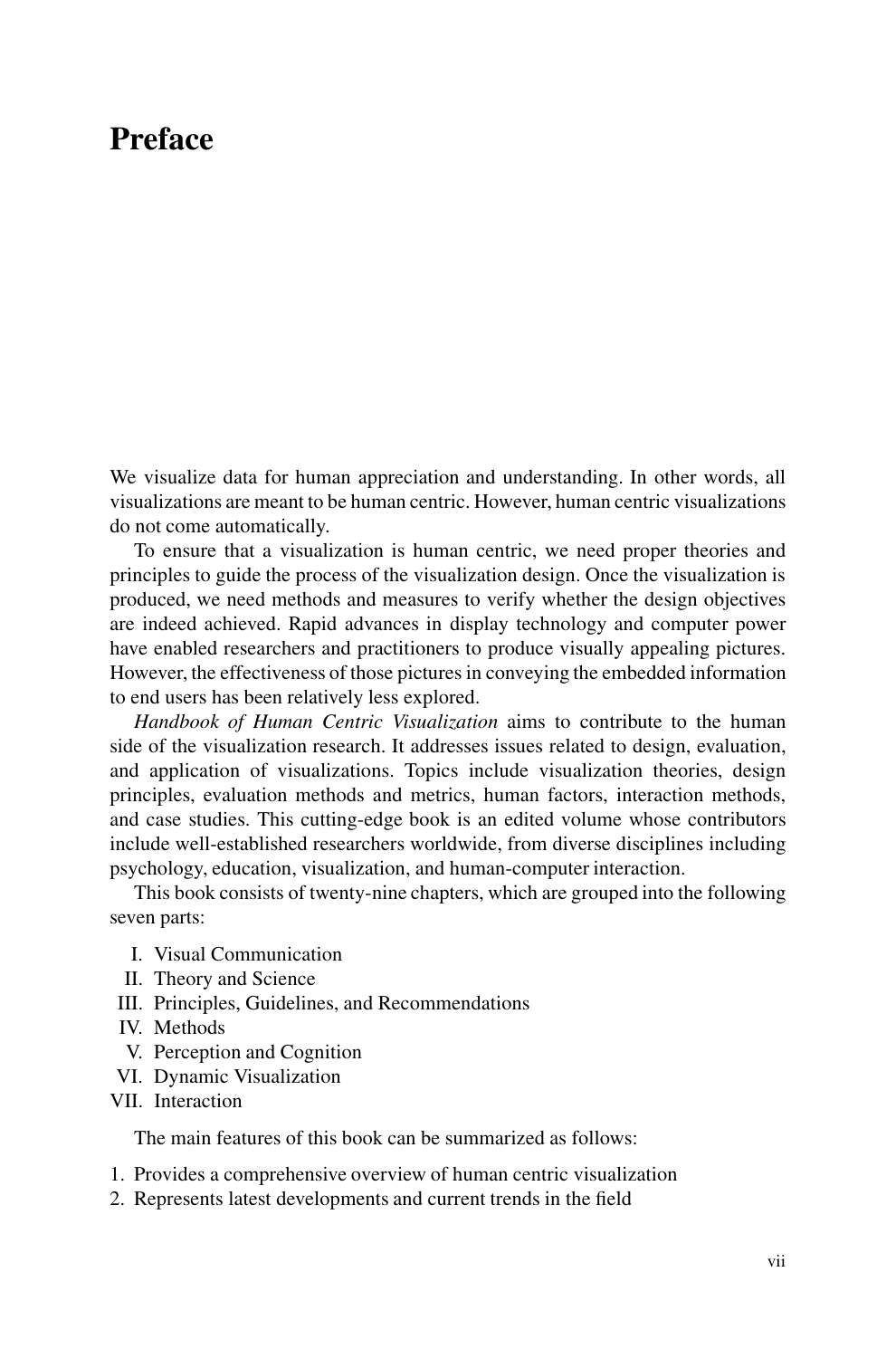- 3. Presents visualization theories
- 4. Covers design principles and guidelines
- 5. Presents evaluation methodologies and case studies
- 6. Includes contributions from leading experts and active researchers from a range of disciplines

This book is designed for a professional audience composed of practitioners, lecturers, and researchers working in the field of computer graphics, visualization, human-computer interaction and psychology. Undergraduate and postgraduate students in science and engineering focused on this topic will also find this book useful as a comprehensive textbook or reference.

Weidong Huang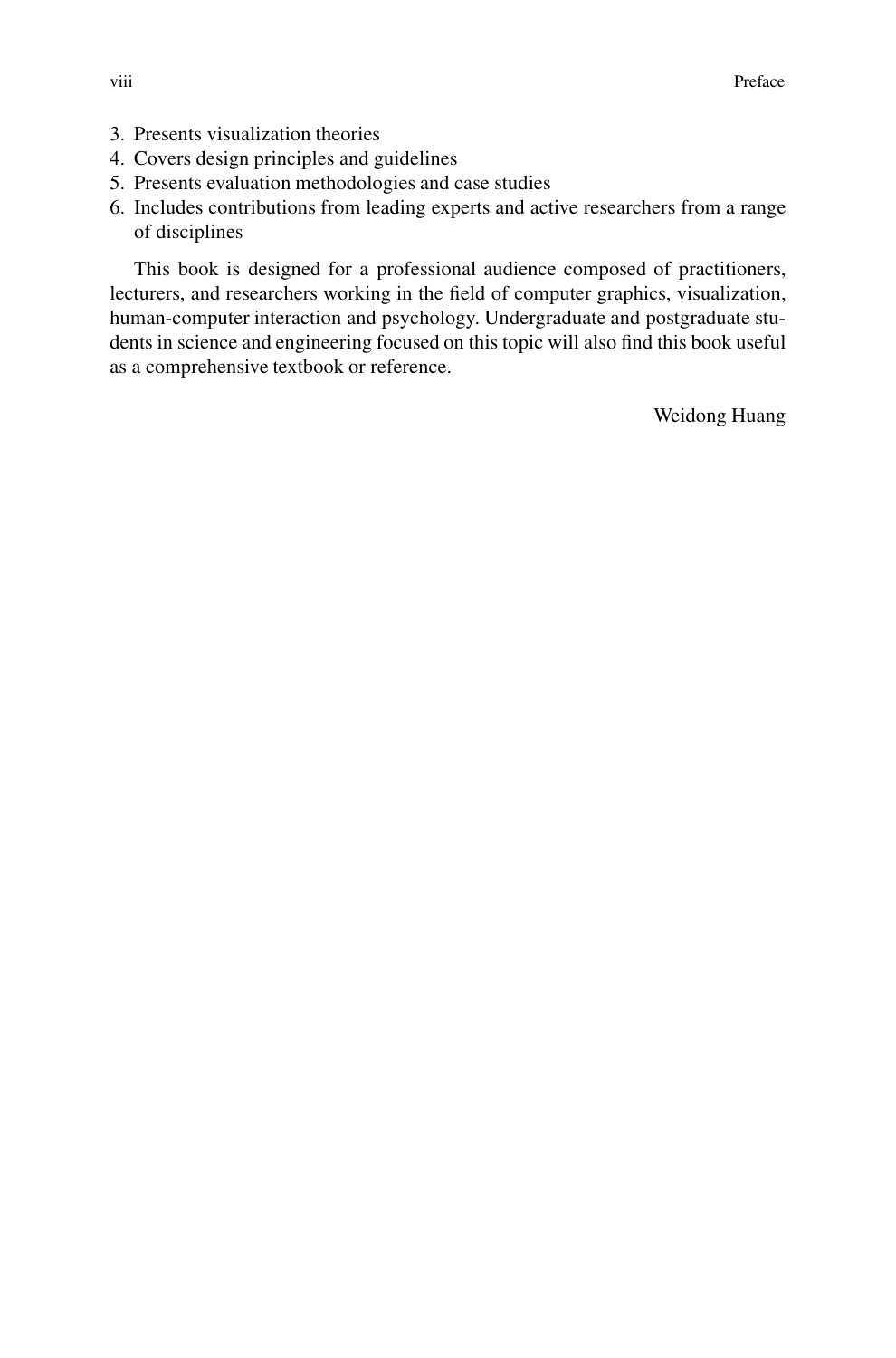### **Editorial Board**

*Editor-in-Chief* Weidong Huang, CSIRO, Australia

#### *International Advisory Board*

Margaret Burnett, Oregon State University, USA Chaomei Chen, Drexel University, USA Philip Cox, Dalhousie University, Canada Mary Czerwinski, Microsoft Research, USA Joseph H. Goldberg, Oracle, USA John Howse, University of Brighton, UK Mao Lin Huang, University of Technology Sydney, Australia Andreas Kerren, Linnaeus University, Sweden Christof Körner, University of Graz, Austria David H. Laidlaw, Brown University, USA Giuseppe Liotta, University of Perugia, Italy Richard K. Lowe, Curtin University, Australia Katerina Mania, Technical University of Crete, Greece Kim Marriott, Monash University, Australia Helen Purchase, University of Glasgow, UK Mary Beth Rosson, Penn State University, USA Jack van Wijk, Eindhoven University of Technology, The Netherlands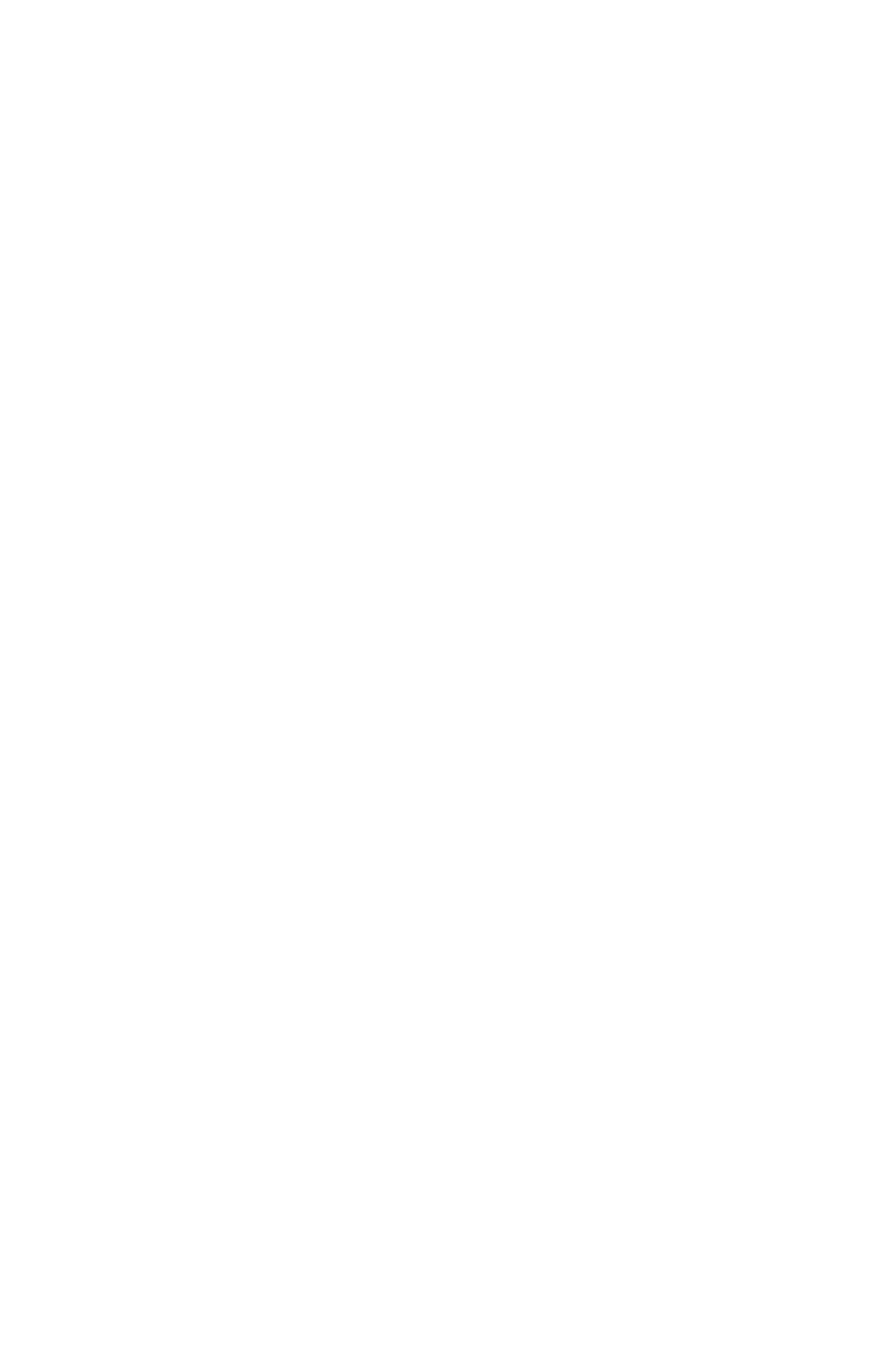## **Acknowledgement**

I wish to thank all authors who submitted their valuable work for consideration. Without their effort and contribution, this book would not have been possible. I received 84 exciting chapter proposals in total covering almost every aspect of human centric visualization. Unfortunately, due to limitations on the size of the book and the range of topics to be addressed, many good proposals were not considered further.

I thank our valued members of the International Advisory Editorial Board. Their world class reputation and generous support for this project have helped to attract the high-quality submissions and receive the overwhelming responses from the wide scientific community.

Editing a book like this is a time-consuming and sometimes lonely process. However, throughout this process, I have consistently received positive feedback and support from many individuals. Some recommended potential authors. Some helped or offered to help in shaping the book. All this has helped to keep my spirits high throughout the project. I thank them all. I would also like to extend my special thanks to Chaomei Chen, Jian Chen, Mary Czerwinski, Andreas Kerren, Stephen Kosslyn, Fred Paas, Helen Purchase, Barbara Tversky, Jack van Wijk, and Kang Zhang for their help in one way or another.

I thank Professor Peter Eades for writing the foreword.

My sincere thanks and appreciation are also extended to Springer editors Susan Lagerstrom-Fife and Courtney Clark for their professional help and support.

Weidong Huang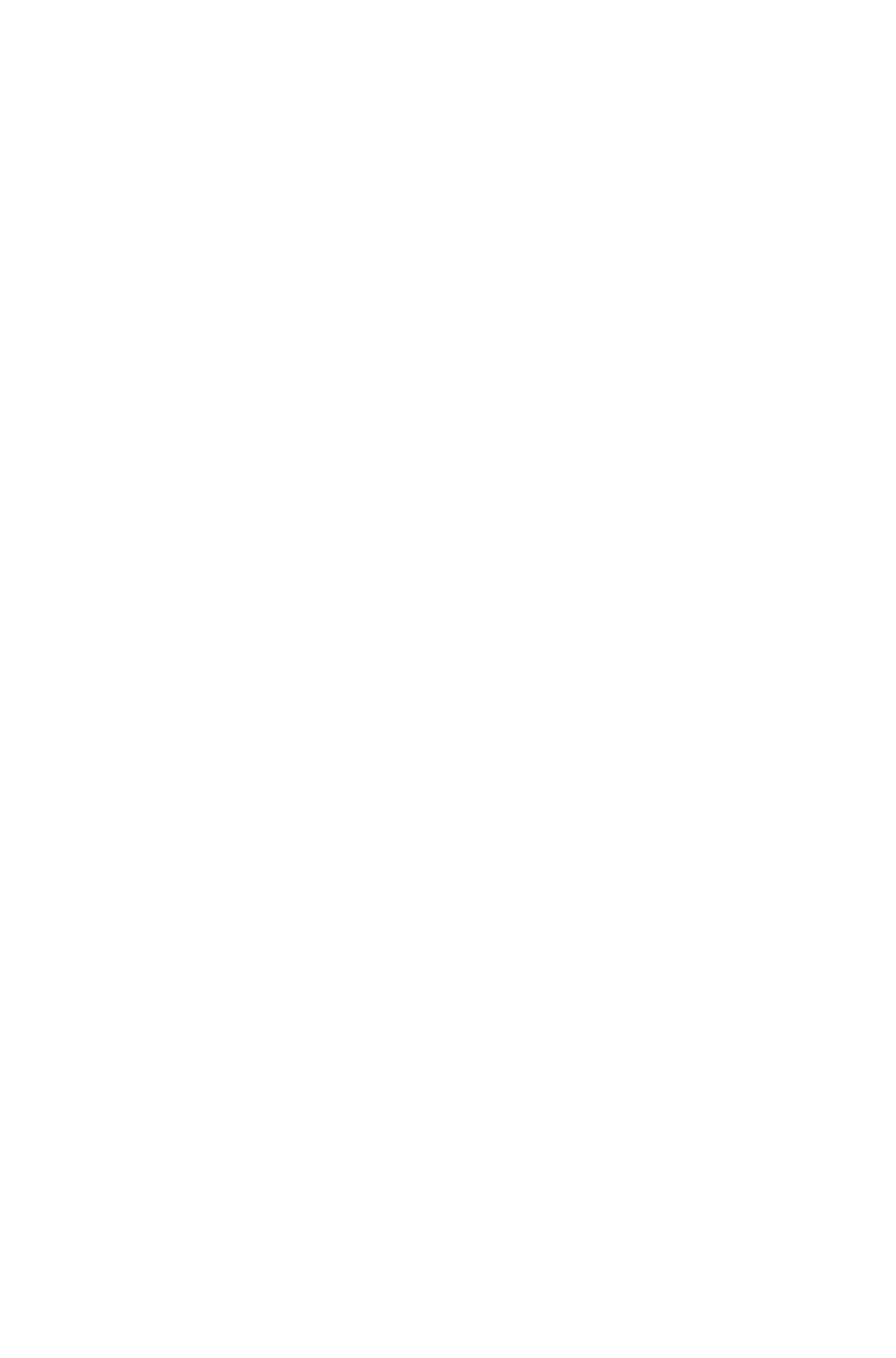# **Contents**

#### **[Part I Visual Communication](#page--1-0)**

[Juhee Bae and Benjamin Watson](#page--1-0)

| <b>Barbara Tversky</b>                                                                                                                  | 3  |
|-----------------------------------------------------------------------------------------------------------------------------------------|----|
| <b>Gryphon: A 'Little' Domain-Specific Programming Language</b><br>Jian Chen, Haipeng Cai, Alexander P. Auchus, and David H.<br>Laidlaw | 41 |
| Emden R. Gansner, Yifan Hu, and Stephen G. Kobourov                                                                                     | 63 |
| <b>Part II</b> Theory and Science                                                                                                       |    |
| <b>Individual Differences and Translational Science in the Design</b><br>Tera Marie Green, Richard Arias-Hernandez, and Brian Fisher    | 93 |
| <b>Evaluating Visualization Environments: Cognitive, Social,</b><br>Christopher D. Hundhausen                                           |    |
| Ronald A. Rensink                                                                                                                       |    |
| <b>Part III Principles, Guidelines and Recommendations</b>                                                                              |    |
| <b>Toward a Better Understanding and Application</b>                                                                                    |    |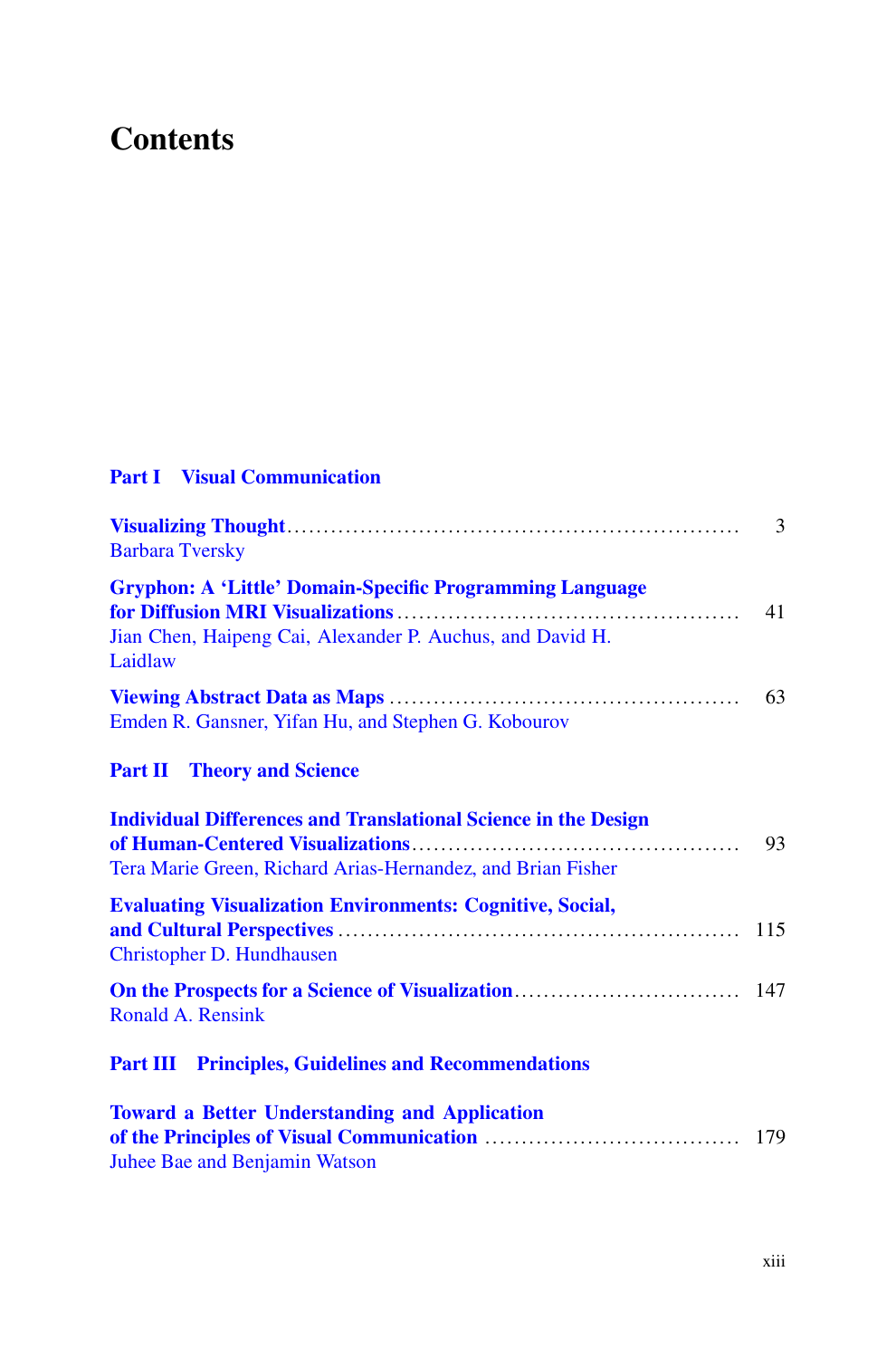| <b>Pep Up Your Time Machine: Recommendations for the Design</b><br>Simone Kriglstein, Margit Pohl, and Michael Smuc                                |     |
|----------------------------------------------------------------------------------------------------------------------------------------------------|-----|
| <b>Using Textbook Illustrations to Extract Design Principles</b><br>J. Ángel Velázquez-Iturbide                                                    |     |
| <b>Part IV Methods</b>                                                                                                                             |     |
| Ann Blandford, Sarah Faisal, and Simon Attfield                                                                                                    |     |
| An Introduction and Guide to Evaluation of Visualization<br><b>Camilla Forsell and Matthew Cooper</b>                                              |     |
| <b>User-Centered Evaluation of Information Visualization</b><br>Carla M.D. S. Freitas, Marcelo S. Pimenta,<br>and Dominique L. Scapin              |     |
| <b>Eye Tracking on Visualizations: Progressive Extraction</b><br>Joseph H. Goldberg and Jonathan I. Helfman                                        |     |
| <b>Evaluating Overall Quality of Graph Visualizations Indirectly</b><br><b>Weidong Huang</b>                                                       |     |
| Michael Raschke, Tanja Blascheck, and Michael Burch                                                                                                | 391 |
| <b>Melanie Tory</b>                                                                                                                                |     |
| <b>Part V</b> Perception and Cognition                                                                                                             |     |
| Michael Burch and Daniel Weiskopf                                                                                                                  |     |
| <b>Measuring Memories for Objects and Their Locations</b><br>in Immersive Virtual Environments: The Subjective<br>Matthew Coxon and Katerina Mania | 453 |
| <b>Human-Centric Chronographics: Making Historical Time Memorable</b><br>Liliya Korallo, Stephen Boyd Davis, Nigel Foreman,<br>and Magnus Moar     | 473 |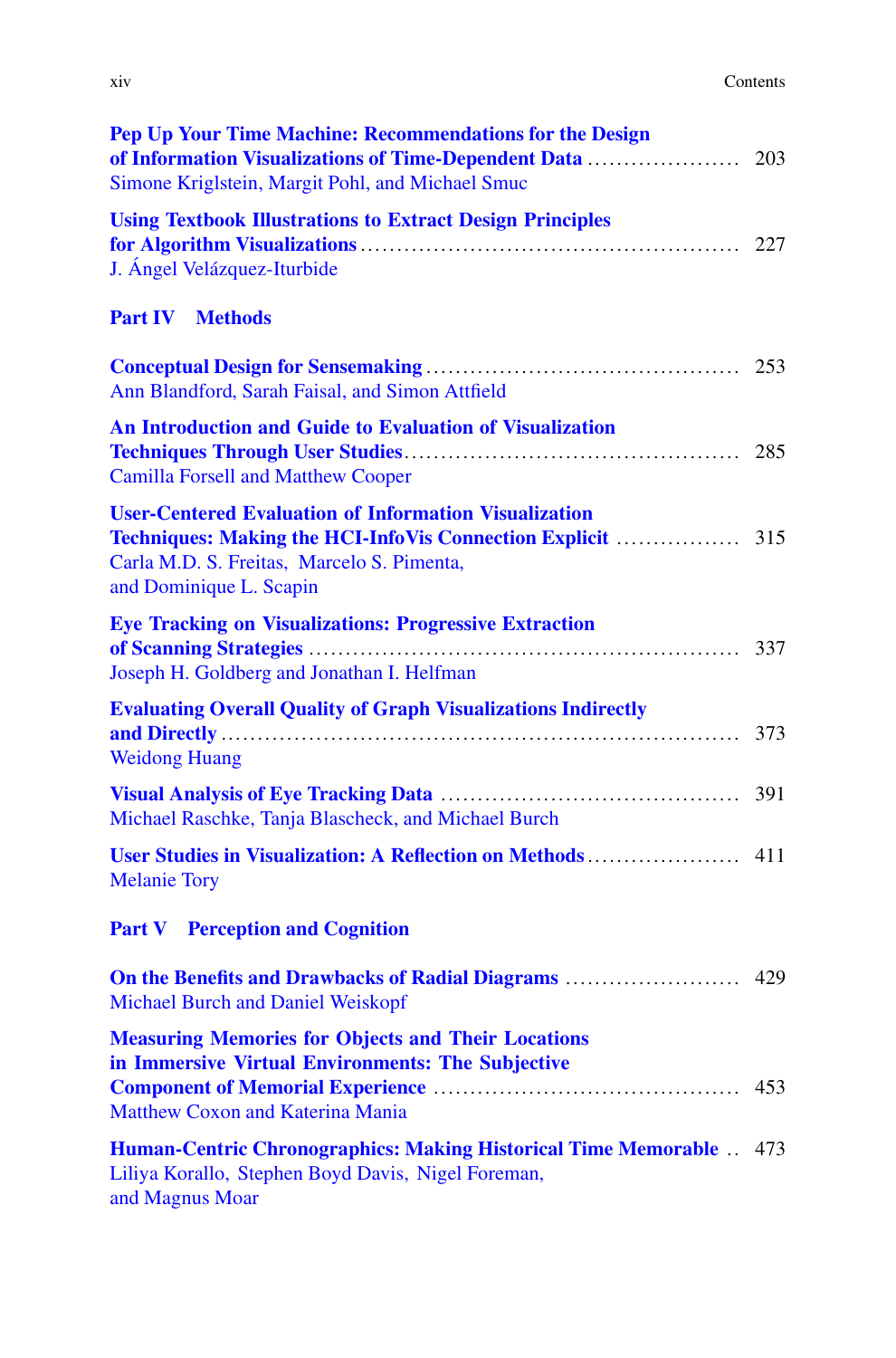Contents xv

| <b>Visualizing Multiple Levels and Dimensions of Social</b> |  |
|-------------------------------------------------------------|--|
|                                                             |  |
| Cathleen McGrath, Jim Blythe, and David Krackhardt          |  |

#### **[Part VI Dynamic Visualization](#page--1-0)**

| <b>Adaptive Diagrams: A Research Agenda to Explore How</b><br><b>Learners Can Manipulate Online Diagrams to Self-Manage</b>                                                |  |
|----------------------------------------------------------------------------------------------------------------------------------------------------------------------------|--|
| Shirley Agostinho, Sharon Tindall-Ford, and Sahar Bokosmaty                                                                                                                |  |
| Juan Cristobal Castro-Alonso, Paul Ayres, and Fred Paas                                                                                                                    |  |
| Richard K. Lowe                                                                                                                                                            |  |
| <b>Simultaneous and Sequential Presentation of Realistic</b><br>Michelle L. Nugteren, Huib K. Tabbers, Katharina Scheiter,<br>and Fred Paas                                |  |
| <b>How Do You Connect Moving Dots? Insights from User</b><br>Michael Smuc, Paolo Federico, Florian Windhager,<br>Wolfgang Aigner, Lukas Zenk, and Silvia Miksch            |  |
| <b>Part VII Interaction</b>                                                                                                                                                |  |
| <b>Interaction Taxonomy for Tracking of User Actions in Visual</b><br>Tatiana von Landesberger, Sebastian Fiebig, Sebastian Bremm,<br>Arjan Kuijper, and Dieter W. Fellner |  |
| Paul Parsons and Kamran Sedig                                                                                                                                              |  |
| <b>Distribution of Information Processing While Performing</b><br>Paul Parsons and Kamran Sedig                                                                            |  |
| <b>Human-Centered Interactivity of Visualization</b><br>Kamran Sedig, Paul Parsons, Mark Dittmer, and Robert Haworth                                                       |  |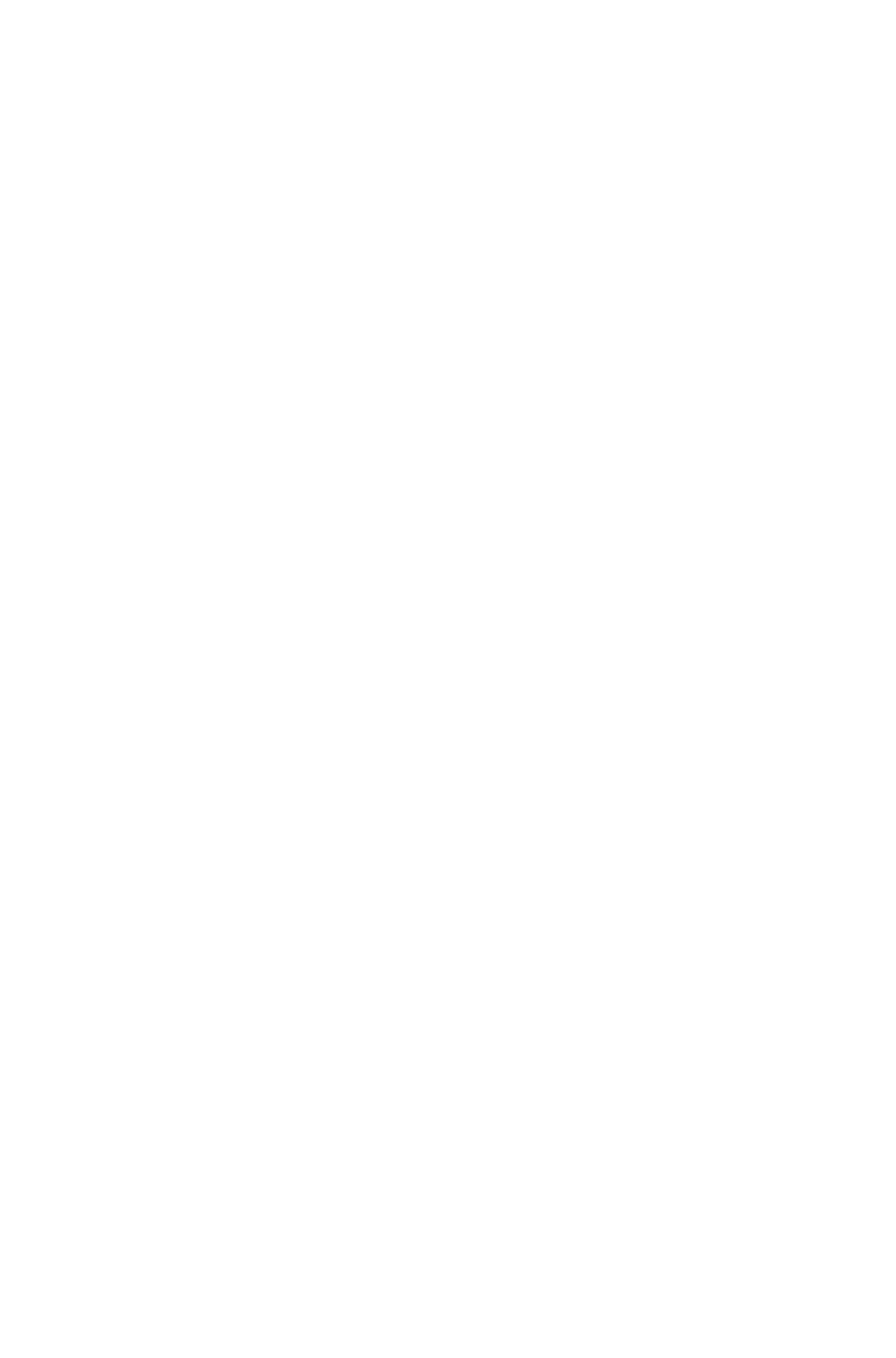## **Contributors**

**Shirley Agostinho** Research interests: Learning Design (a formalism for documenting teaching and learning practice to facilitate sharing, adaptation, and reuse by teachers); how learners can apply cognitive load theory design principles in online learning environments to manage their cognitive load. University of Wollongong, Wollongong, Australia

**Wolfgang Aigner** Research interests: information visualization; visual analytics; human-computer interaction; user-centred design; interaction design. Vienna University of Technology, Vienna, Austria

**Richard Arias-Hernandez** Simon Fraser University, Surrey, Canada

**Simon Attfield** Research interests: sensemaking; interacting with information; visual analytics. Middlesex University, London, UK

**Alexander P. Auchus** Research interests: memory disorders and dementia. University of Mississippi Medical Center, Jackson, USA

**Paul Ayres** Research interests: cognitive load theory, multimedia learning, educational psychology. University of New South Wales, Sydney, Australia

**Juhee Bae** North Carolina State University, Raleigh, USA

**Ann Blandford** Research interests: situated use of technology; sensemaking; interacting with information; visual analytics. University College London, London, UK

**Tanja Blascheck** University of Stuttgart, Stuttgart, Germany

**Jim Blythe** University of Southern California, Los Angeles, USA

**Sahar Bokosmaty** Research interests: application of cognitive load theory design principles in the teaching and learning of mathematics. University of Wollongong, Wollongong, Australia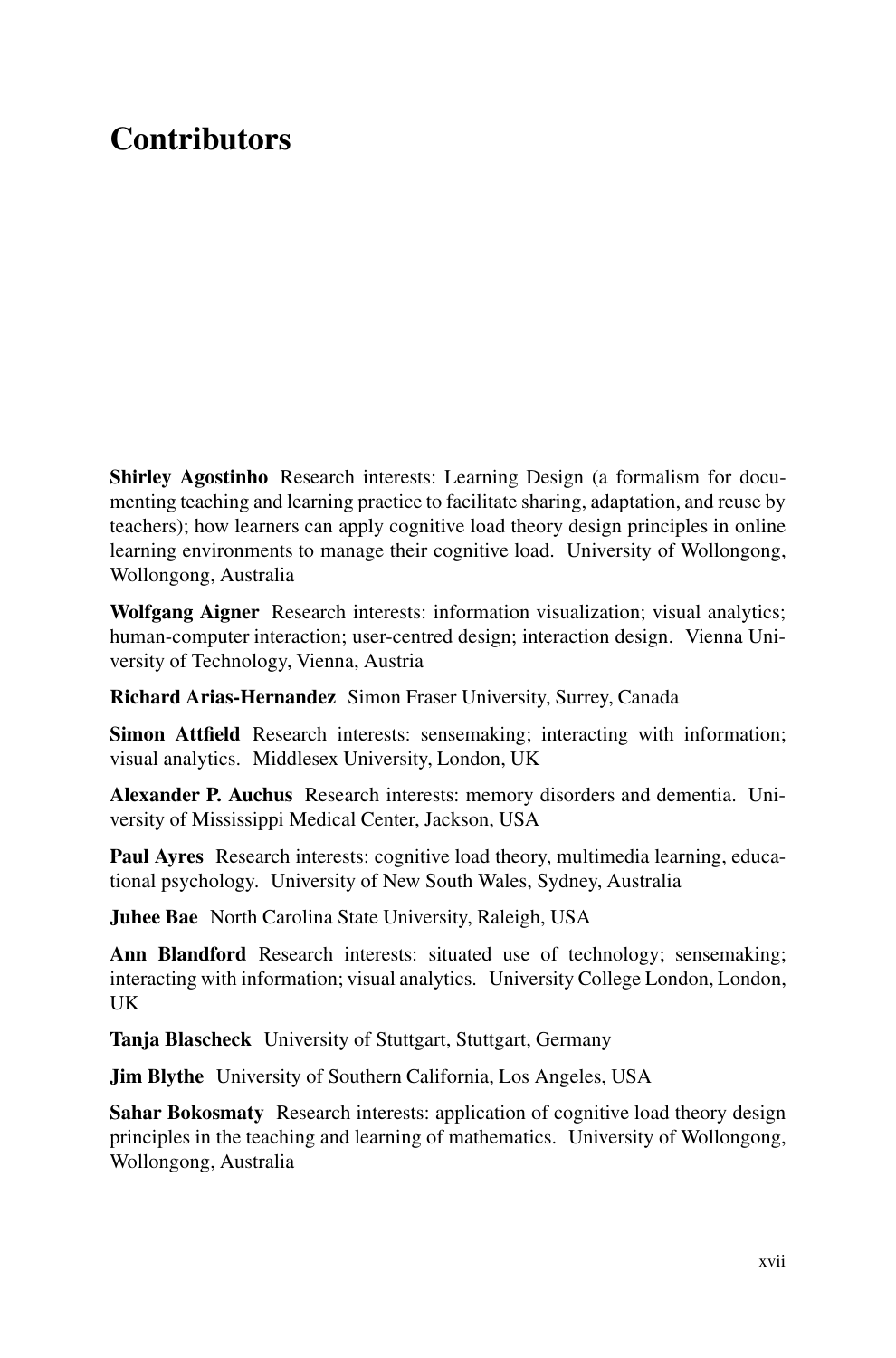**Sebastian Bremm** Research interests: visual analytics, visual feature descriptor analysis, visual tree comparison, multivariate data. Technische Universitat Darm- ¨ stadt, Darmstadt, Germany

**Michael Burch** Research interests: information visualization, software visualization, dynamic graph visualization, evaluation, visual analytics. University of Stuttgart, Stuttgart, Germany

**Haipeng Cai** Research interests: scientific visualization and programming language design. University of Southern Mississippi, Hattiesburg, USA

**Juan Cristobal Castro-Alonso** Research interests: cognitive load theory, multimedia learning, instructional design, animations, motor skills. University of New South Wales, Sydney, Australia

**Jian Chen** Research interests: human-centred computing issues in scientific visualization, information visualization, and three-dimensional user-interaction. University of Maryland Baltimore County, Baltimore, USA

**Matthew Cooper** Research interests: interactive visualization and virtual and augmented reality. Linköping University, Linköping, Sweden

**Matthew Coxon** Research interests: human memory and learning: visuospatial working memory; learning with augmented reality; and learning in virtual environments. York St. John University, UK

**Stephen Boyd Davis** Research interests: theory and practice of representation; uses of spatiality; chronographics; design research. Royal College of Art, London, UK

**Mark Dittmer** Research interests: human-centred informatics; interactive visualizations; human-information interaction. Western University, London, Canada

**Sarah Faisal** Research interests: visualization; visual analytics. University College London, London, UK

**Paolo Federico** Research interests: information visualization; visual analytics; human-computer interaction; dynamic networks. Vienna University of Technology, Vienna, Austria

**Dieter W. Fellner** Research interests: visual computing, digital libraries, semantics in modelling, visual analytics. Technische Universitat Darmstadt, Fraunhofer IGD, ¨ Darmstadt, Germany

**Sebastian Fiebig** Research interests: visual analytics, visual tracking of user actions, data mining, statistical inference, insight provenance. Technische Universität Darmstadt, Darmstadt, Germany

**Brian Fisher** Simon Fraser University, Surrey, Canada

**Nigel Foreman** Research interests: spatial cognition; neuropsychology; virtual reality applications; research paradigms; ethics and international psychology. Middlesex University, London, UK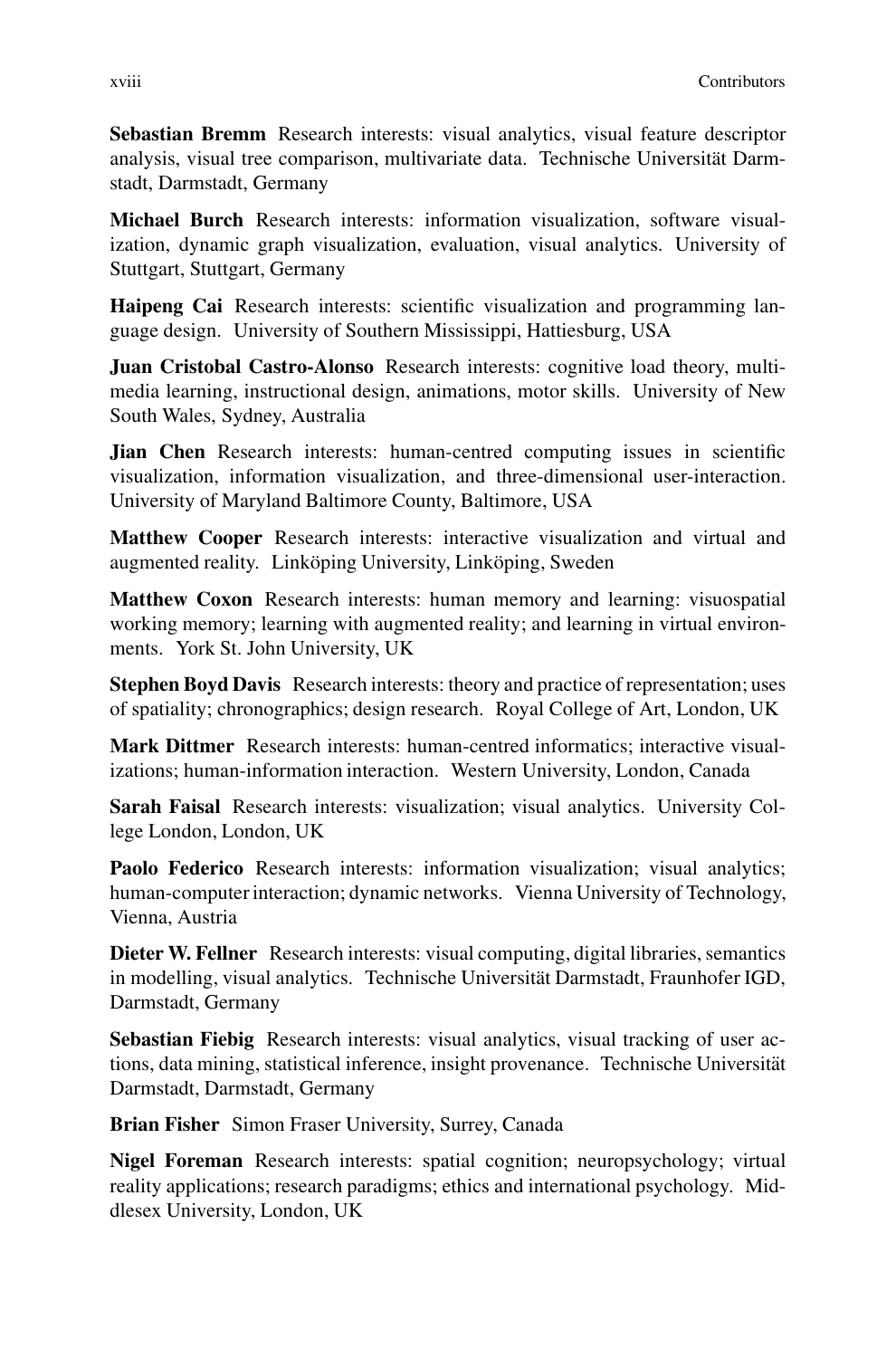**Camilla Forsell** Research interests: perceptually motivated constraints on visualization and development of new methods and metrics for evaluation. Linkoping University, Linköping, Sweden

**Carla M.D. S. Freitas** Research interests: graph visualization, social networks analysis, volumetric and illustrative visualization, and visualization evaluation. Federal University of Rio Grande do Sul, Porto Alegre, Brazil

**Emden R. Gansner** AT&T Labs – Research, New Jersey, USA

**Joseph H. Goldberg** Research interests: eye tracking for usability evaluation; visualization design and evaluation; visual and cognitive complexity. Oracle America, Applications UX, Redwood Shores, USA

**Tera Marie Green** Simon Fraser University, Surrey, Canada

**Robert Haworth** Research interests: Human-computer interaction; interactive visualizations; digital cognitive games. Western University, London, Canada

**Jonathan I. Helfman** Agilent Technologies, Santa Clara, USA

**Yifan Hu** AT&T Labs – Research, New Jersey, USA

**Weidong Huang** Research interests: visual perception and cognition; HCI; Visualization and human factors. CSIRO ICT Center, Marsfield, NSW, Australia

**Christopher D. Hundhausen** Washington State University, Pullman, USA

**Stephen G. Kobourov** University of Arizona, Arizona, USA

**Liliya Korallo** Research interests: uses of virtual environments (VEs) in Education; spatial cognition and applications to teaching and learning of chronology; VEs in assessment and treatment of mental health conditions. Middlesex University, London, UK

**David Krackhardt** Carnegie Mellon University, Pittsburgh, USA

**Simone Kriglstein** Vienna University of Technology, Vienna, Austria

**Arjan Kuijper** Research interests: visual computing, mathematical basis of computer vision and image analysis, scale-space. Technische Universität Darmstadt, Fraunhofer IGD, Darmstadt, Germany

**David H. Laidlaw** Research interests: applications of visualization, modelling, computer graphics, and computer science to other scientific disciplines. Brown University, Providence, USA

**Richard K. Lowe** Research interests: animations and multimedia learning, visual literacy and learning, learning from pictures and diagrams in education. Curtin University, Sydney, Australia

**Katerina Mania** Research interests: Perceptual and selective rendering algorithms, human-centred simulation engineering, fidelity metrics of synthetic scenes,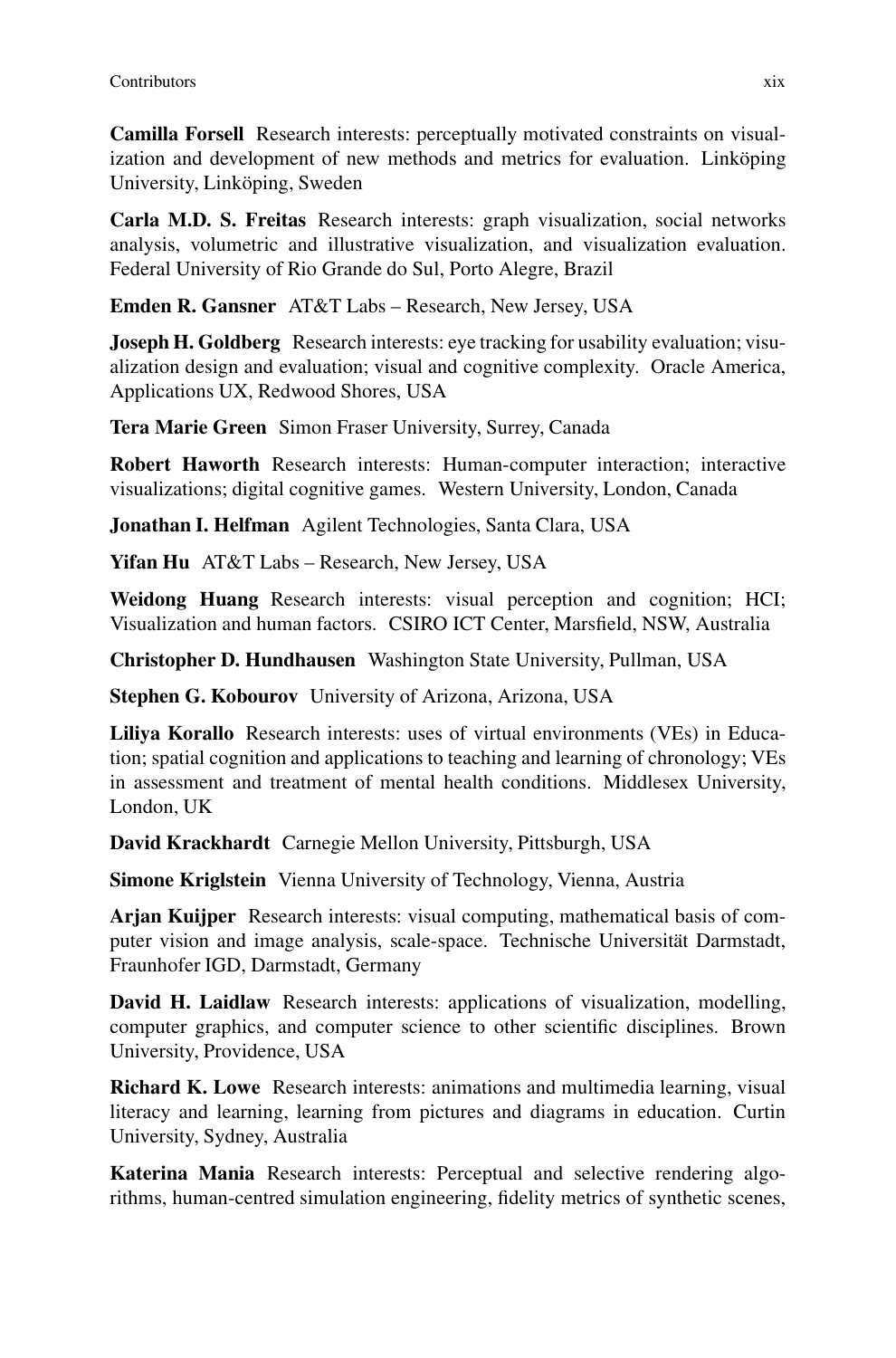neuro-correlates of fidelity, eye tracking in synthetic worlds, 3D interface design, serious games, visualization, digital cultural heritage, latency psychophysics, synthetic characters. Technical University of Crete, Chania, Greece

**Cathleen McGrath** Loyola Marymount University, Los Angeles, USA

**Silvia Miksch** Research interests: visual analytics; information visualization; interaction methods; time-oriented data; plan management. Vienna University of Technology, Vienna, Austria

**Magnus Moar** Research interests: locative media; novel interfaces; children's use of new technologies. Middlesex University, London, UK

**Michelle L. Nugteren** Erasmus University Rotterdam, Rotterdam, The Netherlands

**Fred Paas** Research interests: cognitive load theory, instructional design, training of complex cognitive and motor skills, multimedia learning, embodied cognition. Erasmus University Rotterdam, Rotterdam, The Netherlands

University of Wollongong, Sydney, Australia

**Paul Parsons** Research interests: human-centred informatics; interactive visualizations; visual analytics; human-information interaction; design of cognitive activity support tools. Western University, London, Canada

**Marcelo S. Pimenta** Research interests: user-centred design, usability evaluation, software visualization. Federal University of Rio Grande do Sul, Porto Alegre, Brazil

**Margit Pohl** Vienna University of Technology, Vienna, Austria

**Michael Raschke** University of Stuttgart, Stuttgart, Germany

**Ronald A. Rensink** Research interests: visual perception, information visualization, visual attention, visual memory, machine vision, philosophy of science. University of British Columbia, Vancouver, Canada

**Dominique L. Scapin** Research interests: user-centred design, human-computer interaction. INRIA Rocquencourt, Le Chesnay Cedex, France

Katharina Scheiter Knowledge Media Research Center, Tübingen, Germany

**Kamran Sedig** Research interests: human-centred informatics; interactive visualizations; visual analytics; human-information interaction; design of cognitive activity support tools; digital cognitive games; information-rich artefacts. Western University, London, Canada

**Michael Smuc** Research interests: information design, human-information interaction, visualization evaluation, graph comprehension, dynamic network analysis. Danube University Krems, Krems, Austria

**Huib K. Tabbers** Erasmus University Rotterdam, Rotterdam, The Netherlands